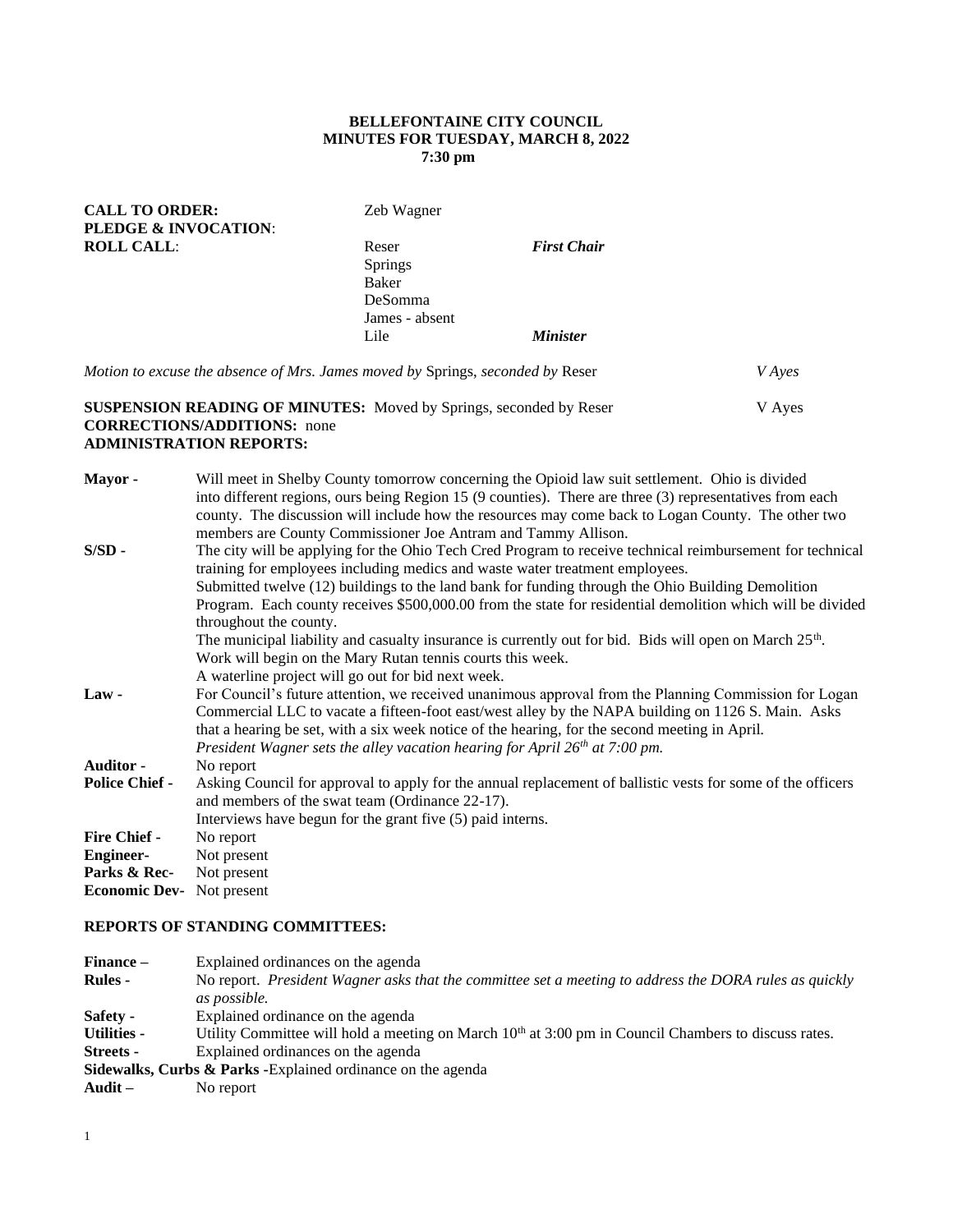#### **COMMUNICATIONS FROM CITIZENS:**

#### **INTRODUCTION OF ORDINANCES:**

#### **1. ORDINANCES FOR 1ST READING**

22-17 A. AN ORDINANCE AUTHORIZING THE SERVICE SAFETY DIRECTOR AND/OR POLICE CHIEF TO APPLY FOR AND ACCEPT AN OHIO LAW ENFORCEMENT BODY ARMOR PROGRAM GRANT AND DECLARING AN EMERGENCY. **FINANCE**

3RR- Moved by Baker, seconded by DeSomma V Ayes Passage-Adoption-

#### **2. ORDINANCES FOR 2ND READING**

22-09 A. AN ORDINANCE MAKING PERMANENT APPROPRIATIONS FOR CURRENT EXPENSES AND OTHER EXPENDITURES DURING THE FISCAL YEAR ENDING DECEMBER 31, 2022, AND DECLARING AN EMERGENCY IN THE CITY OF BELLEFONTAINE, OHIO. **FINANCE**

| 3RR-      | Moved by Baker, seconded by DeSomma | V Ayes |
|-----------|-------------------------------------|--------|
| Passage-  |                                     |        |
| Adoption- |                                     |        |

22-10 B. AN ORDINANCE AUTHORIZING THE SERVICE-SAFETY DIRECTOR TO SEEK PROPOSALS AND/OR ADVERTISE FOR BIDS AND ENTER INTO CONTRACTS WITH THE SELECTED BIDDERS FOR THE IRVING AVENUE, MADRIVER STREET AND PALMER AVENUE RECONSTRUCTION PROJECT NO. 2022-03 AND DECLARING AN EMERGENCY. **FINANCE**

| 3RR-      | Moved by Baker, seconded by DeSomma | V Ayes |
|-----------|-------------------------------------|--------|
| Passage-  |                                     |        |
| Adoption- |                                     |        |

22-11 C. AN ORDINANCE AUTHORIZING THE SERVICE-SAFETY DIRECTOR TO SEEK PROPOSALS AND/OR ADVERTISE FOR BIDS AND ENTER INTO CONTRACTS WITH THE SELECTED BIDDERS FOR THE WEST STREET AND WEST WILLIAMS AVENUE RECONSTRUCTION PROJECT NO. 2022-02 AND DECLARING AN EMERGENCY. **FINANCE**

| $3RR-$                | Moved by Baker, seconded by Springs | V Ayes |
|-----------------------|-------------------------------------|--------|
| Passage-<br>Adoption- |                                     |        |
|                       |                                     |        |

### 22-12 D. AN ORDINANCE AMENDING COMPENSATION FOR THE ASSISTANT CITY ENGINEER OF THE CITY OF BELLEFONTAINE AND DECLARING AN EMERGENCY. **FINANCE**

| $3RR-$    | Moved by Baker, seconded by DeSomma | V Ayes |
|-----------|-------------------------------------|--------|
| Passage-  |                                     |        |
| Adoption- |                                     |        |

## 22-13 E. AN ORDINANCE VACATING COUNTY ROADS 283 AND 284 IN THE CITY OF BELLEFONTAINE HARRISON TOWNSHIP, LOGAN COUNTY, OHIO, SECTION 10, TOWN 3 RANGE 14 B.M.R.S.,